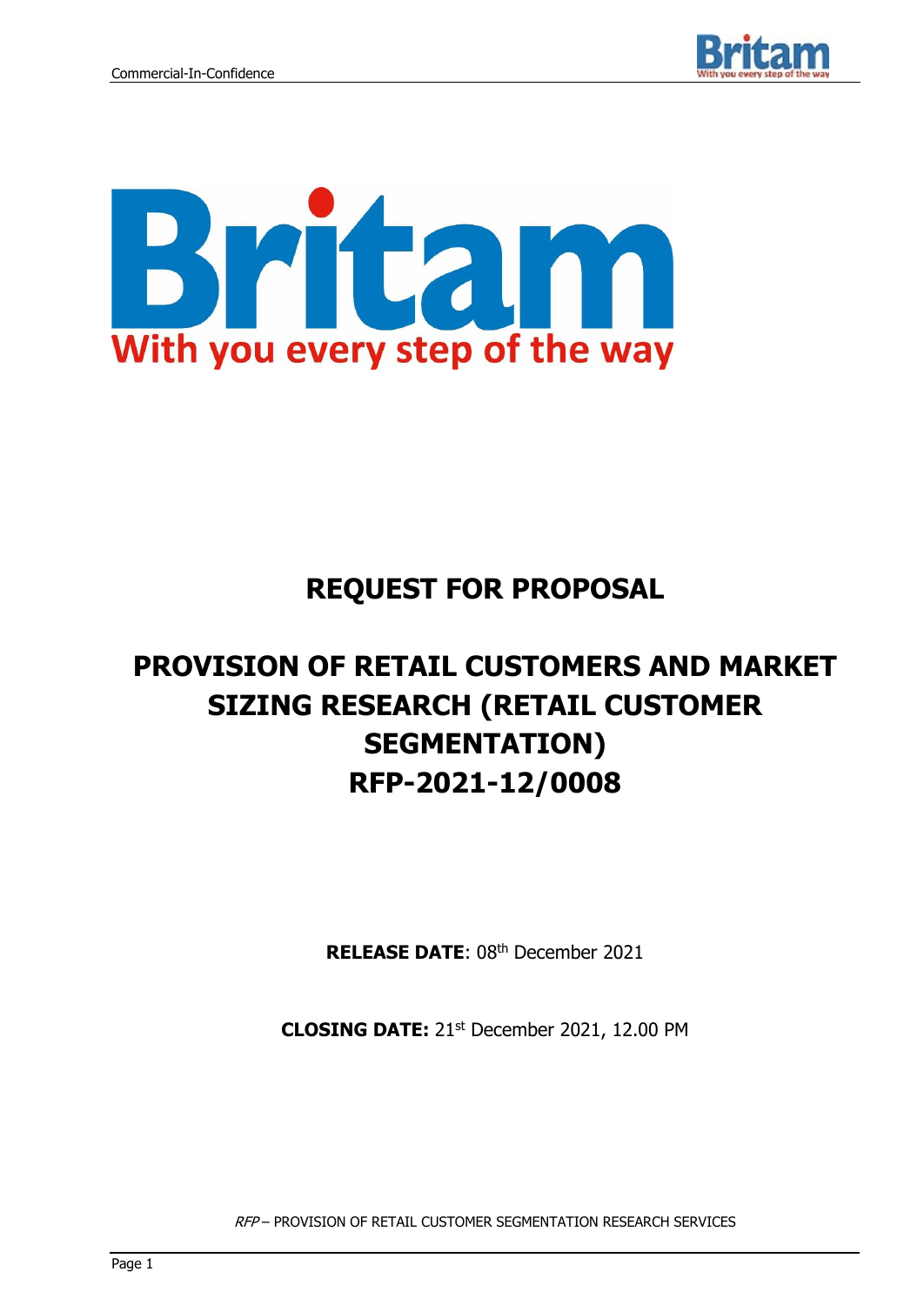

## **Table of Contents**

| 1                            |                                                                   |  |
|------------------------------|-------------------------------------------------------------------|--|
| 1.0<br>1.1                   |                                                                   |  |
| 1.2                          |                                                                   |  |
| $\mathbf{2}$                 |                                                                   |  |
| 2.0<br>2.1<br>2.2            |                                                                   |  |
| $\mathbf{3}$                 |                                                                   |  |
| 3.0<br>3.1<br>3.2            | Objective of the retail customer segmentation research services 8 |  |
| 4                            |                                                                   |  |
| 4.0<br>4.1<br>4.2            |                                                                   |  |
| 4.3                          |                                                                   |  |
| 4.4<br>4.5                   |                                                                   |  |
| 5                            |                                                                   |  |
| 5.1.                         |                                                                   |  |
| 5.2.                         |                                                                   |  |
| 5.3.                         |                                                                   |  |
| 5.4.                         |                                                                   |  |
| 5.5.                         |                                                                   |  |
| 5.6.                         |                                                                   |  |
| 5.7.                         |                                                                   |  |
| 5.8.                         |                                                                   |  |
| 5.9.                         |                                                                   |  |
| 5.10.                        |                                                                   |  |
| 6                            |                                                                   |  |
| 6.1<br>6.2<br>6.2.1<br>6.2.2 | <b>GENERAL</b><br>6.2.2.1                                         |  |
|                              | 6.2.2.2<br>6.2.2.3                                                |  |
| 6.2.3                        | 6.2.3.1                                                           |  |

#### RFP-PROVISION OF RETAIL CUSTOMER SEGMENTATION RESEARCH SERVICES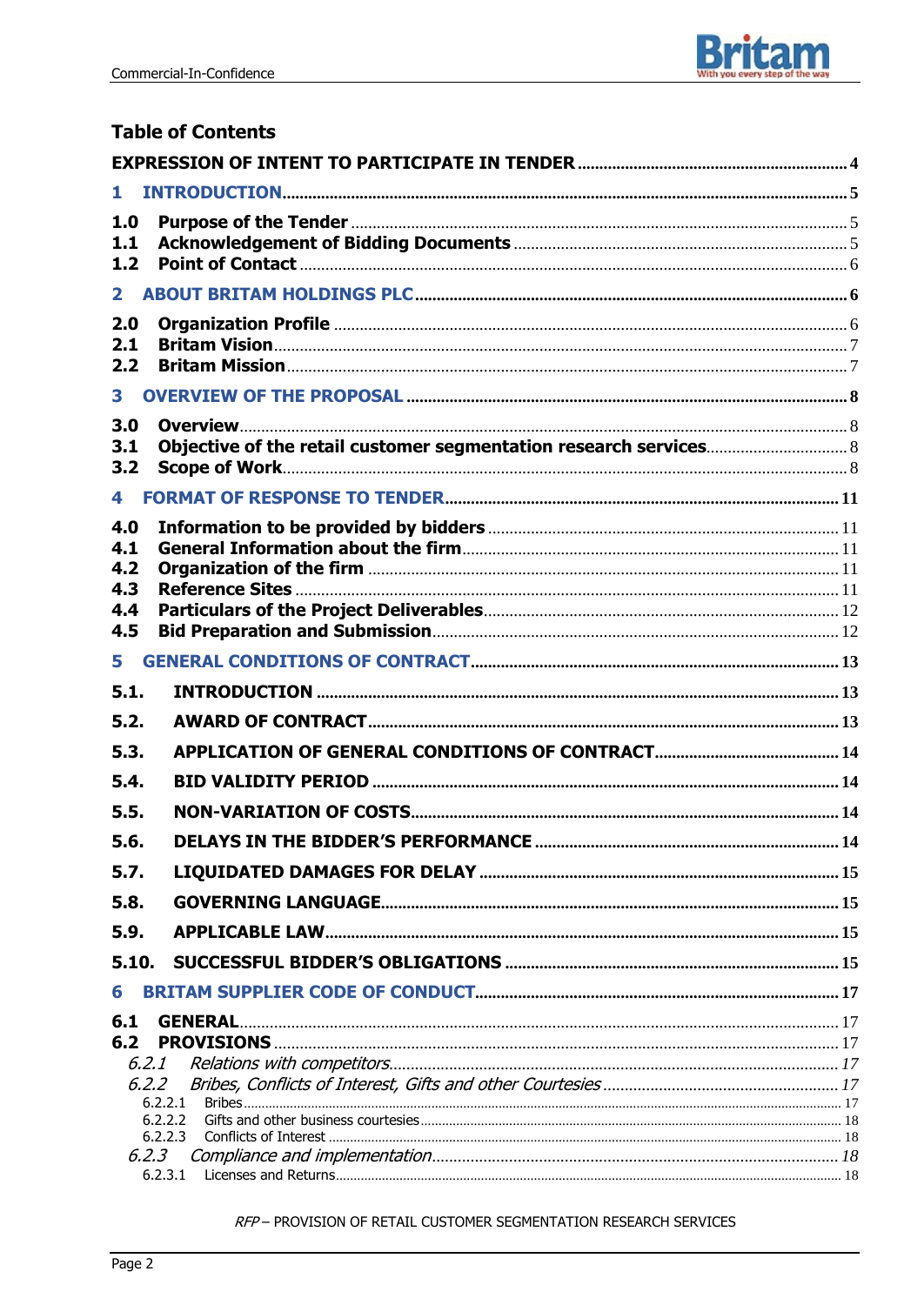

RFP – PROVISION OF RETAIL CUSTOMER SEGMENTATION RESEARCH SERVICES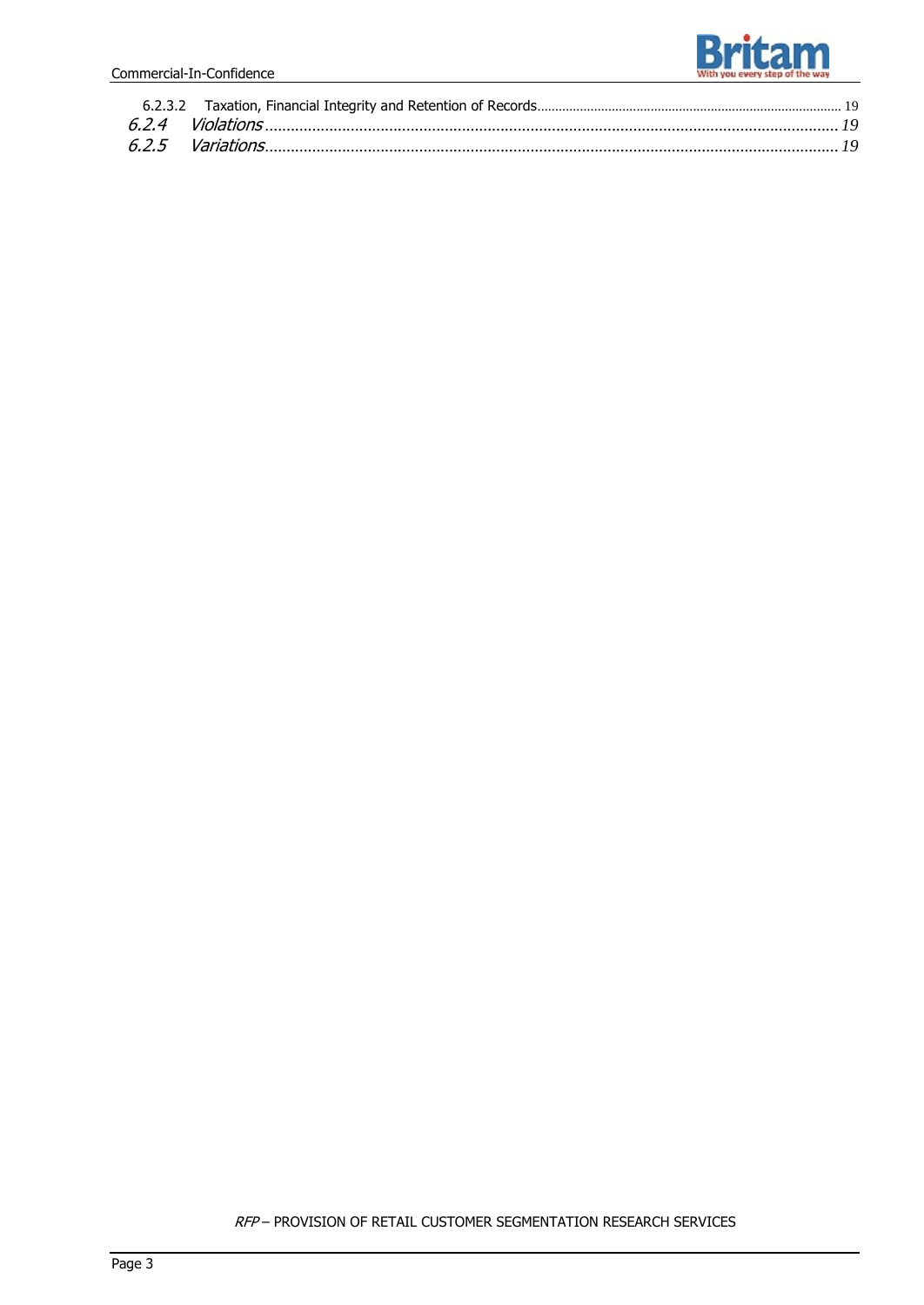

#### **EXPRESSSION OF INTENT TO PARTICIPATE IN TENDER**

This form is to be completed on receipt of the tender document from Britam Insurance Company (Kenya) Limited.

This page is to be completed immediately and scan copy in PDF format e-mailed to Procurement [procurement@britam.com.](mailto:procurement@britam.com) The data contained in this form will be used to send out any addenda that may arise. Firms that do not register their interest by completing this form may not be sent addenda that may arise.

\_\_\_\_\_\_\_\_\_\_\_\_\_\_\_\_\_\_\_\_\_\_\_\_\_\_\_\_\_\_\_\_\_\_\_\_\_\_\_\_\_\_\_\_\_\_\_\_\_\_\_\_\_\_\_\_\_\_\_\_\_\_\_\_\_\_\_\_\_\_\_\_\_\_\_\_\_\_\_\_

Name of the firm's representative completing this form:

| Email Address: Land American Construction and Construction and Construction and Construction and Construction |  |
|---------------------------------------------------------------------------------------------------------------|--|
|                                                                                                               |  |
|                                                                                                               |  |
|                                                                                                               |  |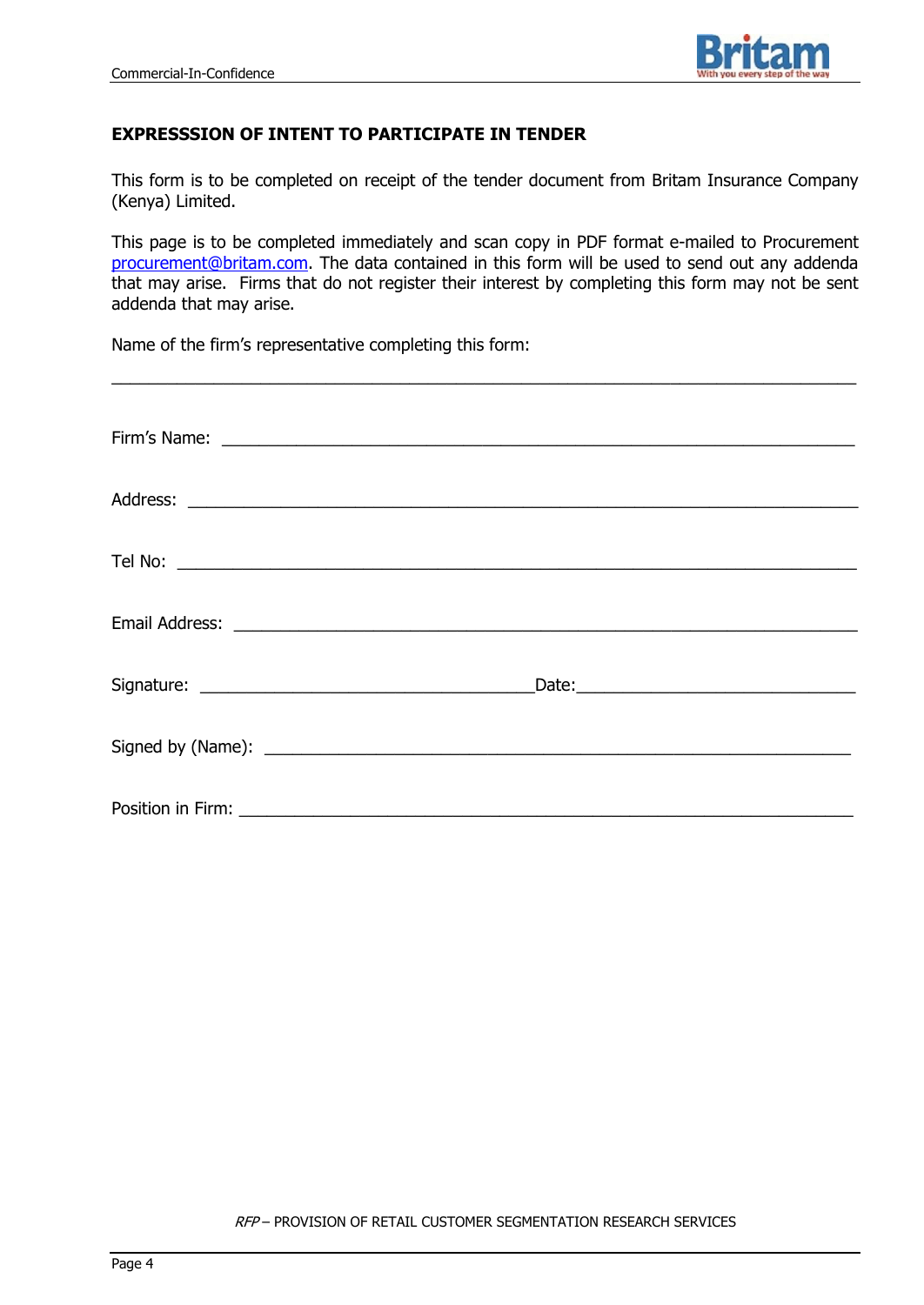

#### **1.0 Purpose of the Tender**

The Britam Insurance Company Limited ("Britam") invites qualified firms to submit their proposals for the Provision of RETAIL CUSTOMERS SEGMENTATION RESEARCH **SERVICES** 

This Request for Proposal (RFP) is being made available to interested service providers on a restricted tender basis. This document is intended to provide vendors with sufficient understanding of the Britam's requirements to enable them to respond.

For the purposes of the RFP it is necessary to disclose information in this document, and its schedules, which is considered confidential and should therefore not be used (otherwise other than in furtherance of this tender) or disclosed to any third party without explicit prior written consent of Britam.

Britam on its part also acknowledges that it is requesting through this RFP for information that is confidential and therefore commits in equal terms to reciprocal confidentiality.

## **1.1 Acknowledgement of Bidding Documents**

Britam invites proposals for Provision of **Retail customers and market sizing research** Services in accordance with the requirements set out in this document. Within four (3) working days of receipt of the RFP, the Bidder is required to acknowledge receipt of the RFP, and notify his intention to submit a bid by email to Britam at **[procurement@britam.com.](mailto:procurement@britam.com)** The mail will include the signed registration template on Page 4 of this document.

Working days are defined as being any day of the week between Monday and Friday (0800 – 1700 Hrs) excluding weekends and gazetted public holidays in the Republic of Kenya).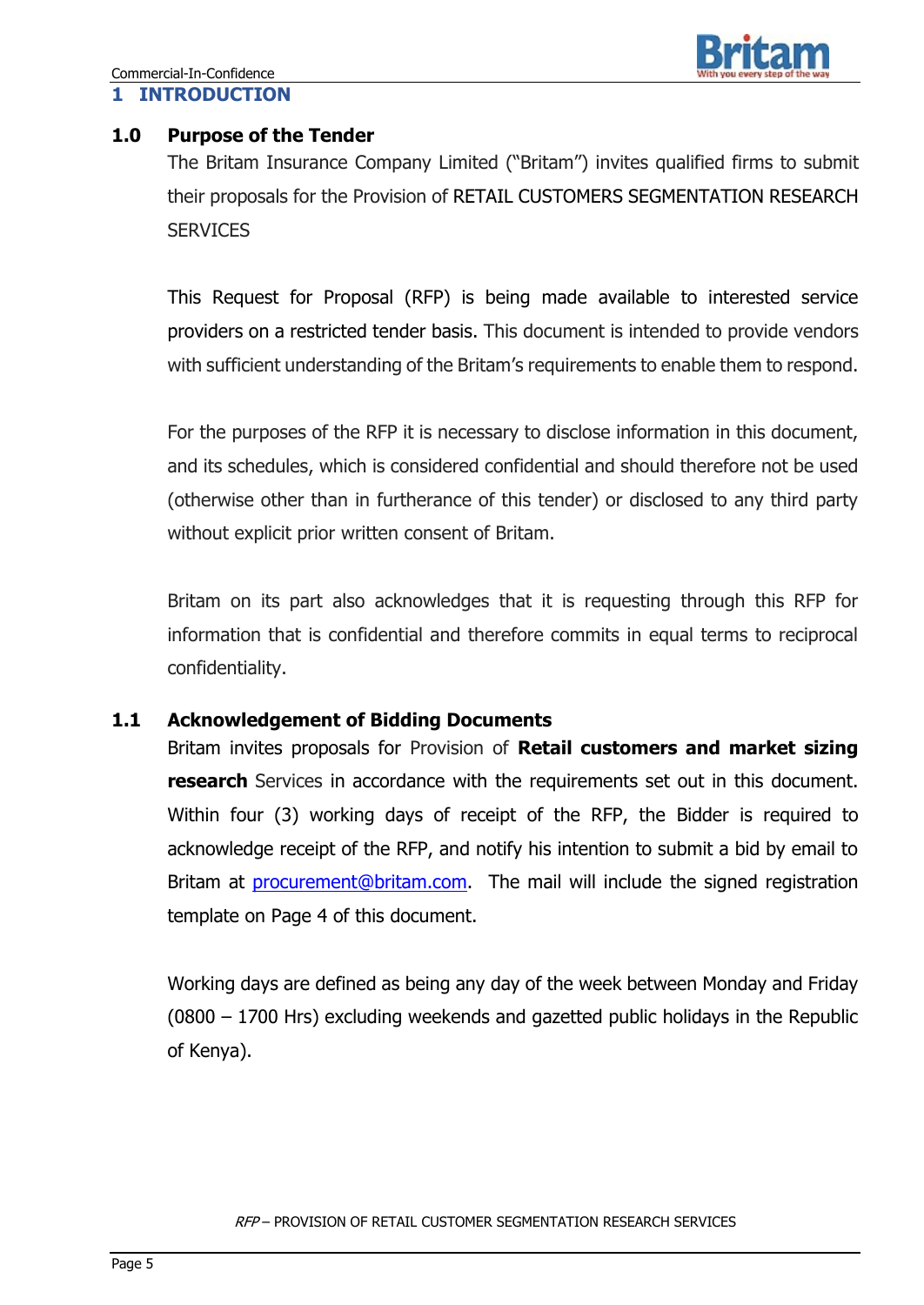Failure to do so shall be perceived as an intention not to submit a bid and the Bidder will be eliminated from the bid process, and required to destroy the RFP document in keeping with confidentiality requirements.

## **1.2 Point of Contact**

All enquiries or correspondence concerning the details of this tender should be addressed, in the first instance by e-mail to: [procurement@britam.com](mailto:procurement@britam.com) .The subject on the email should be "**CLARIFICATION ON THE RFP FOR PROVISION OF RETAIL CUSTOMERS SEGMENTATION RESEARCH SERVICES**"

- All responses from Britam to the Bidder shall be channelled through the Procurement Officer.
- It is the responsibility of the Bidder to obtain any further information required to complete this RFP.
- Any clarification request and their associated response will be circulated to all Bidders.
- All clarifications must be sought at the latest 2 days prior to the close of the RFP.

## **2 ABOUT BRITAM HOLDINGS PLC**

## **2.0 Organization Profile**

**Britam Holdings PLC** ("Britam") is a leading diversified financial services group, listed on the Nairobi Securities Exchange. The group has interests across the Eastern and Southern Africa region, with operations in Kenya, Uganda, Tanzania, Rwanda, South Sudan, Mozambique and Malawi. The group offers a wide range of financial products and services in Insurance, Asset management, Banking and Property. For more information, please visit <http://www.britam.com/>

The Group offers a wide range of products and services to individuals, small businesses, corporations and government entities. The range of products includes life insurance, pensions, health insurance, and general insurance through its insurance businesses in the region. The financial solutions which include, unit trusts, investment planning, wealth management, off-shore investments, retirement planning and discretionary portfolio management which are offered through its asset management business. In addition, the company carries out property development, and also has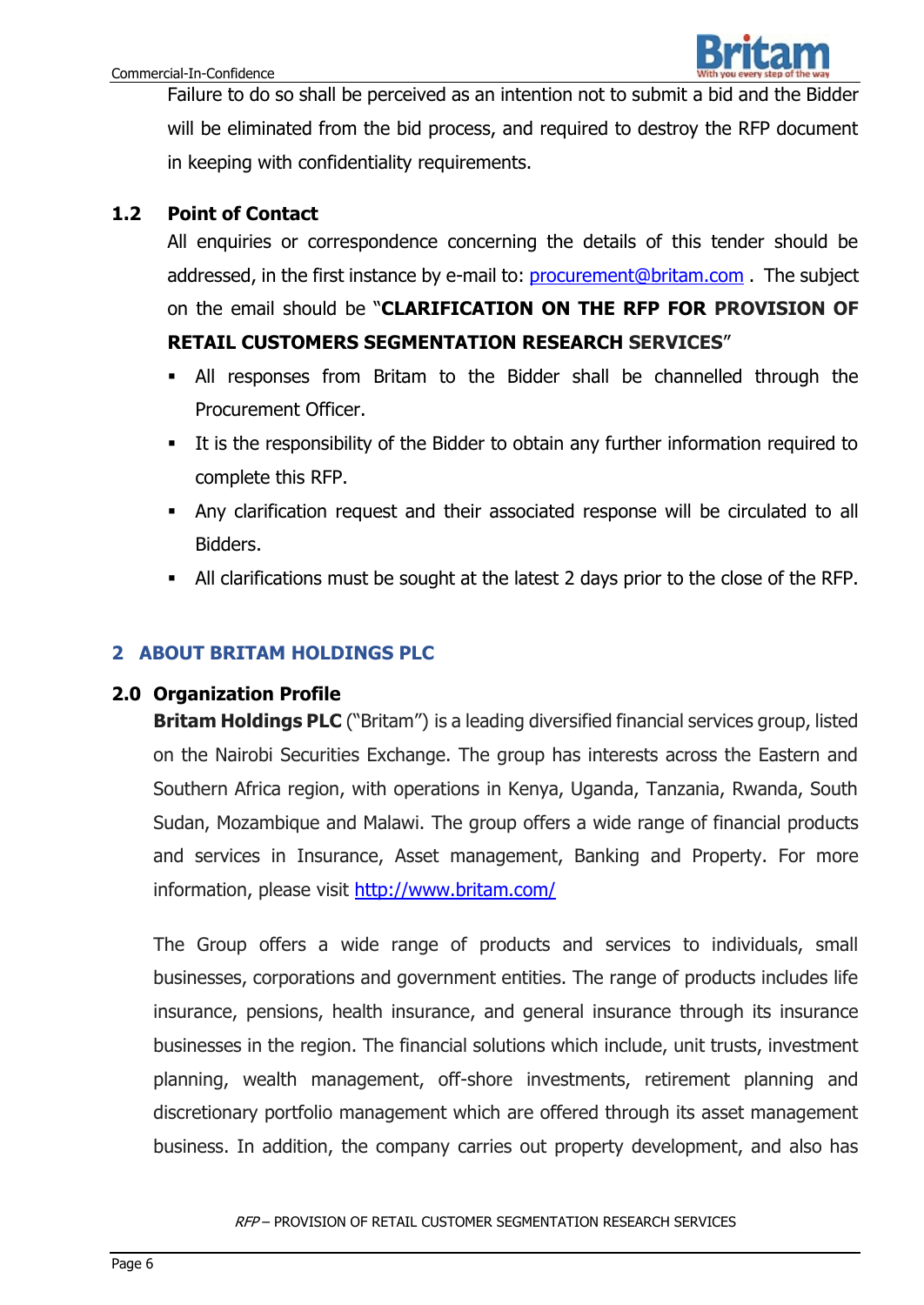

substantial investments in the banking sector. For More information please visit [ht](http://www.britam.co.ke/)tp://www.britam.com

## **2.1 Britam Vision**

To be leading diversified financial services company in our chosen markets across Africa.

## **2.2 Britam Mission**

Providing you with financial security every step of the way.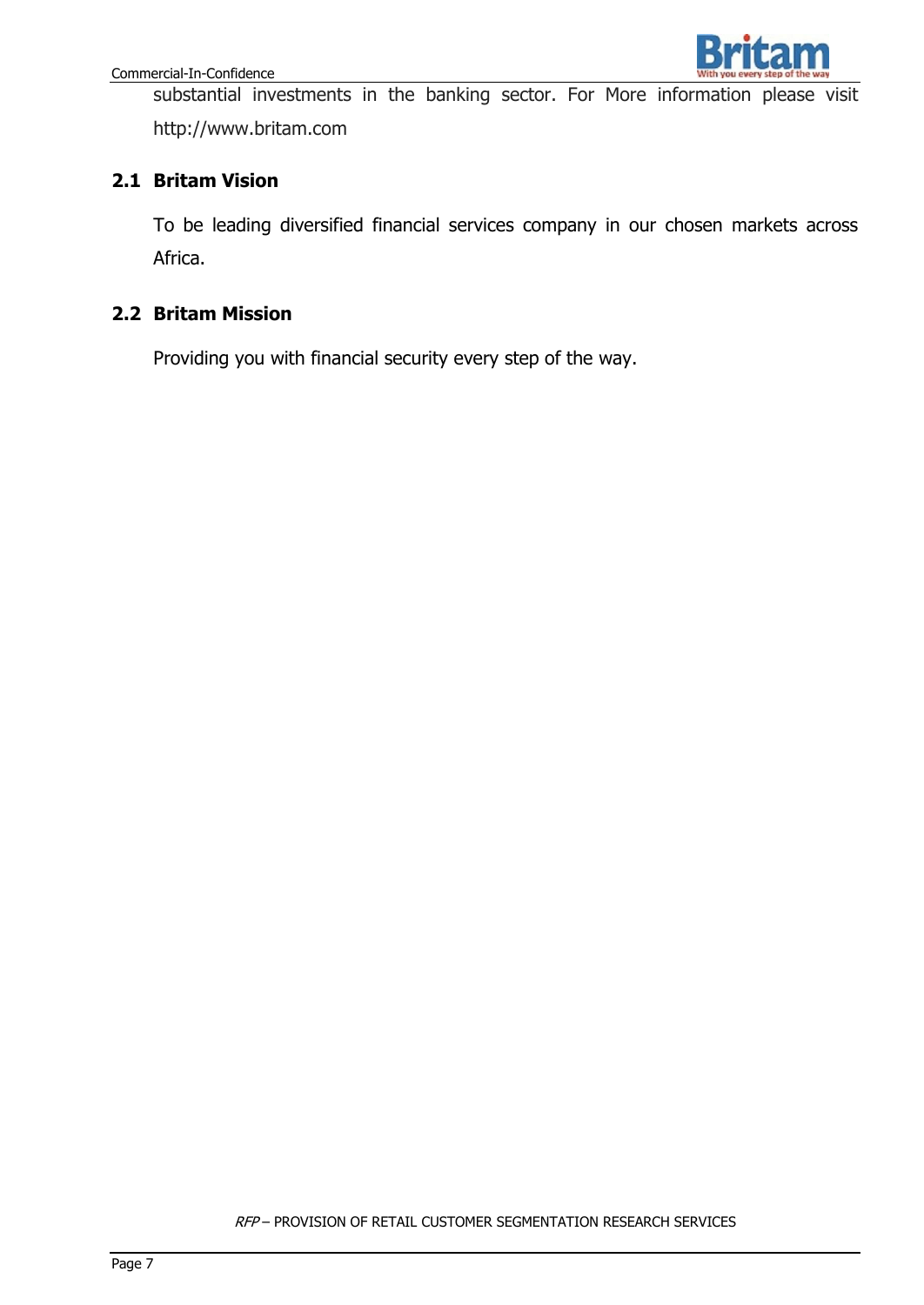## **3 OVERVIEW OF THE PROPOSAL**

#### **3.0 Overview**

Suppliers are key stakeholders in the operation of Britam Holdings Plc. Their on boarding process is required to be fair, transparent and competitive devoid of any malpractices as provided for in the Procurement Policy. To achieve this objective, the process of prequalification shall be carried out through a third party consultant with proven track record in delivery and execution with utmost professionalism.

## **3.1 Objective of the Corporate Customers and market sizing research services**

Britam seeks services of a qualified RETAIL CUSTOMERS SEGMENTATION RESEARCH SERVICES CONSULTANT with expertise to provide comprehensive supplier prequalification services and tender evaluation services.

Britam intends to

- I. Undertake an online supplier prequalification process and the aim is to have an efficient process, maintain transparency, save time, save money, clear audit trail, and automated data storage among other benefits.
- II. Undertake Tender processing for selected categories. The selected categories will be shared with you upon completion of supplier prequalification process.
- III. You are required to provide a competitive rate to carry out the above mentioned services separately.

## **3.2 Scope of Work**

Britam seeks for a partner to facilitate in carrying out this exercise as per below key objectives.

- I. Map our current products offering against these identified needs
- II. Identify gaps in our current product portfolio as compared with the segment needs
- III. Input into our product development process based on behavioral/life stage needs predictions

This research should also help us identify new market segments by identification of unserved markets. Top of mind: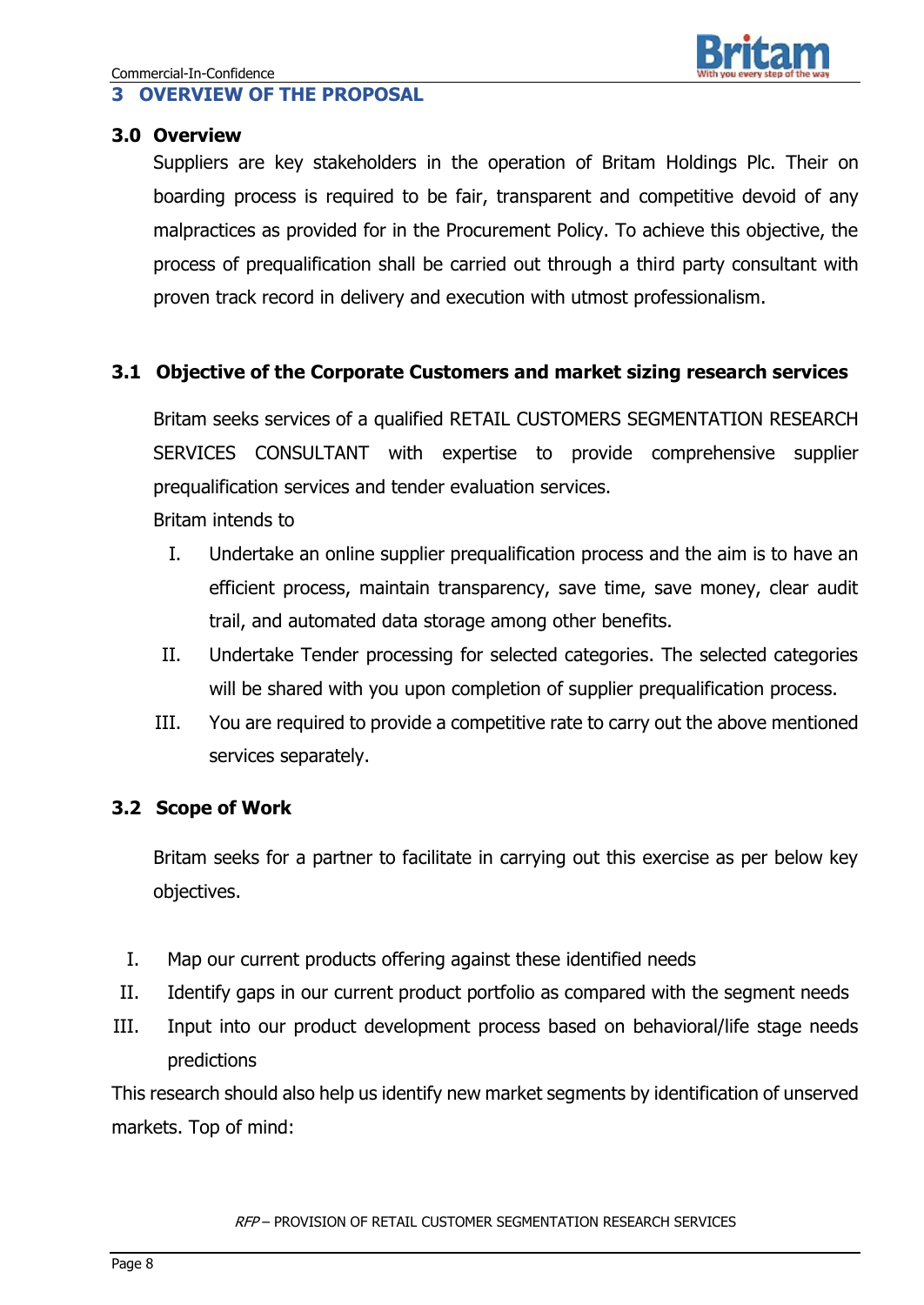

- I. The hustler segment that is currently under served since the products floated by financial institutions are designed for a consumer with a regular salary. This section can also be defined as the informal sector where they earn wages.
- II. The business people/GIG economy: In as much as they don't have a regular salary, they do earn comfortable incomes either through self-employment or through freelance contractual work. We would like to understand their financial needs how they prioritize their expenses and what format of financial products would best speak to them.

For purposes of this brief a retail customer is;

- Customers buying our products for individual consumption
- Will fall within the age bracket of 18yrs to 55+
- Will have some form of a disposable income

## **Respondent Profile & Methodology**

Provide a suitable research methodology that will give us answers to the above main questions and also invaluable insights to inform our Strategy. The proposed two phases are:

## **Secondary data:**

- Life stage methodology of segmenting customers to identify autonomous categories of customers within these life stages
- Uptake and usage of financial products and services at various life stages including their size & share of wallet for each category
- Uptake of insurance products, which products are the most popular and from which providers (Competitor profiling)
- Global trends in as far as disrupting the insurance sector is concerned. (This with a special focus on international markets that mirror the same characteristics to our market)
- General population data on;
	- $\circ$  Births list of popular maternity hospitals and rate of child birth per these hospitals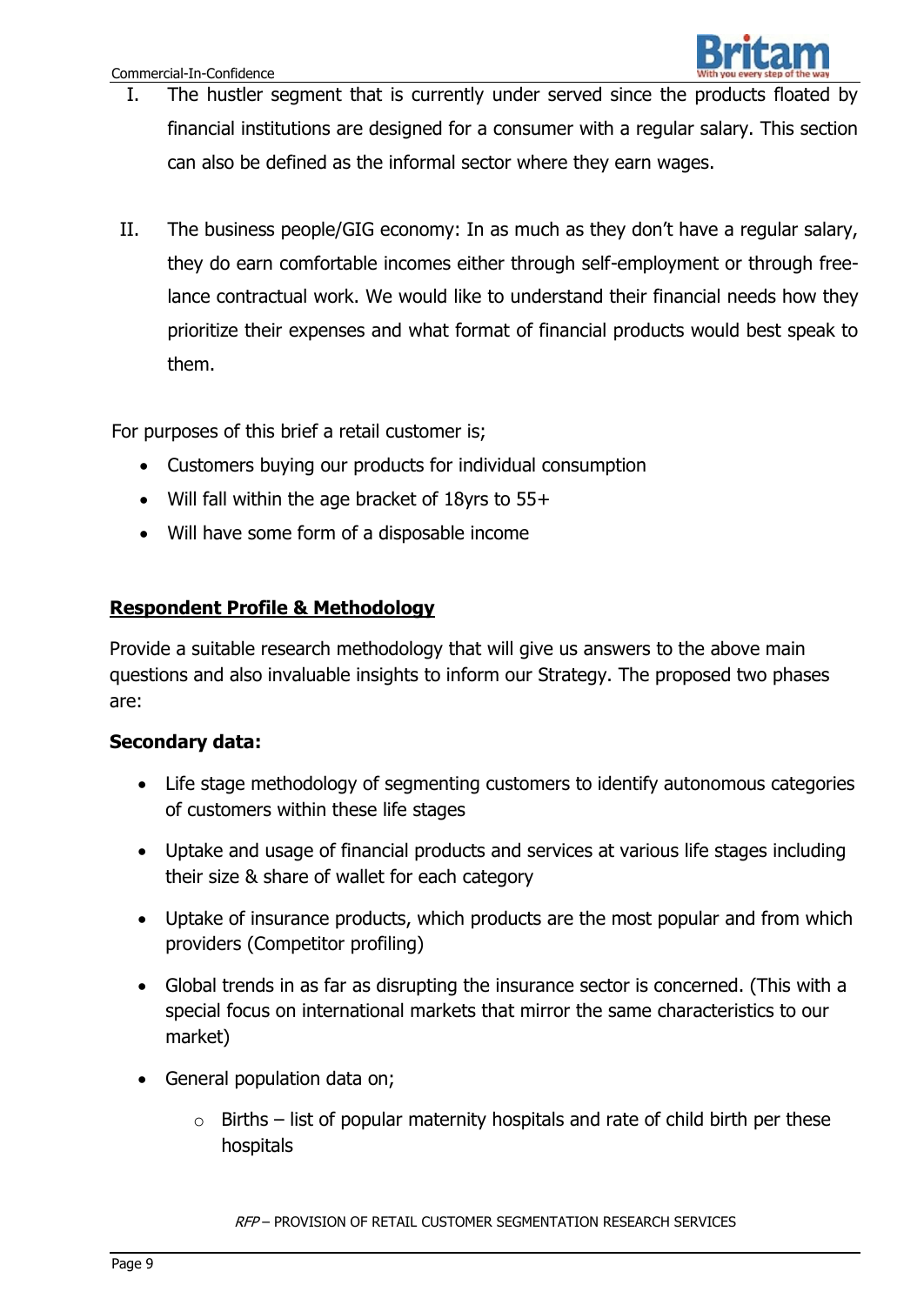

- o Search data for young parents on education related decisions for their children
- $\circ$  Insights on child rearing needs/ecosystem clothing, upkeep, health, recreation etc.
- $\circ$  Industries that employ the largest number of individuals per county

## **Primary data:**

- Focus groups with representation from the various identified life stage segments
- Special focus on youths 'hustlers' and the self-employed
- Britam customers who can shed light on their perception of our processes and service
- Non-Britam customers who can shed light on their preferred providers and their preferred products
- Customer with no insurance products who can shed light on their perception towards insurance and their barriers to uptake

## **Technical – (Scores - 70%)**

- I. Potential respondent to provide a clear methodology on how you intend to undertake this exercise.
- II. Demonstrate how you shall constitute review committees for the various categories and deliver within the set timelines.
- III. Potential vendor to provide references of similar jobs undertaken in last 2 years
- IV. Potential respondent to provide a clear project execution plan with timelines for each activity.

## **Financial – (Scores - 30%)**

V. Provide competitive consultancy fee card inclusive of applicable taxes covering; withholding tax, terms of payment.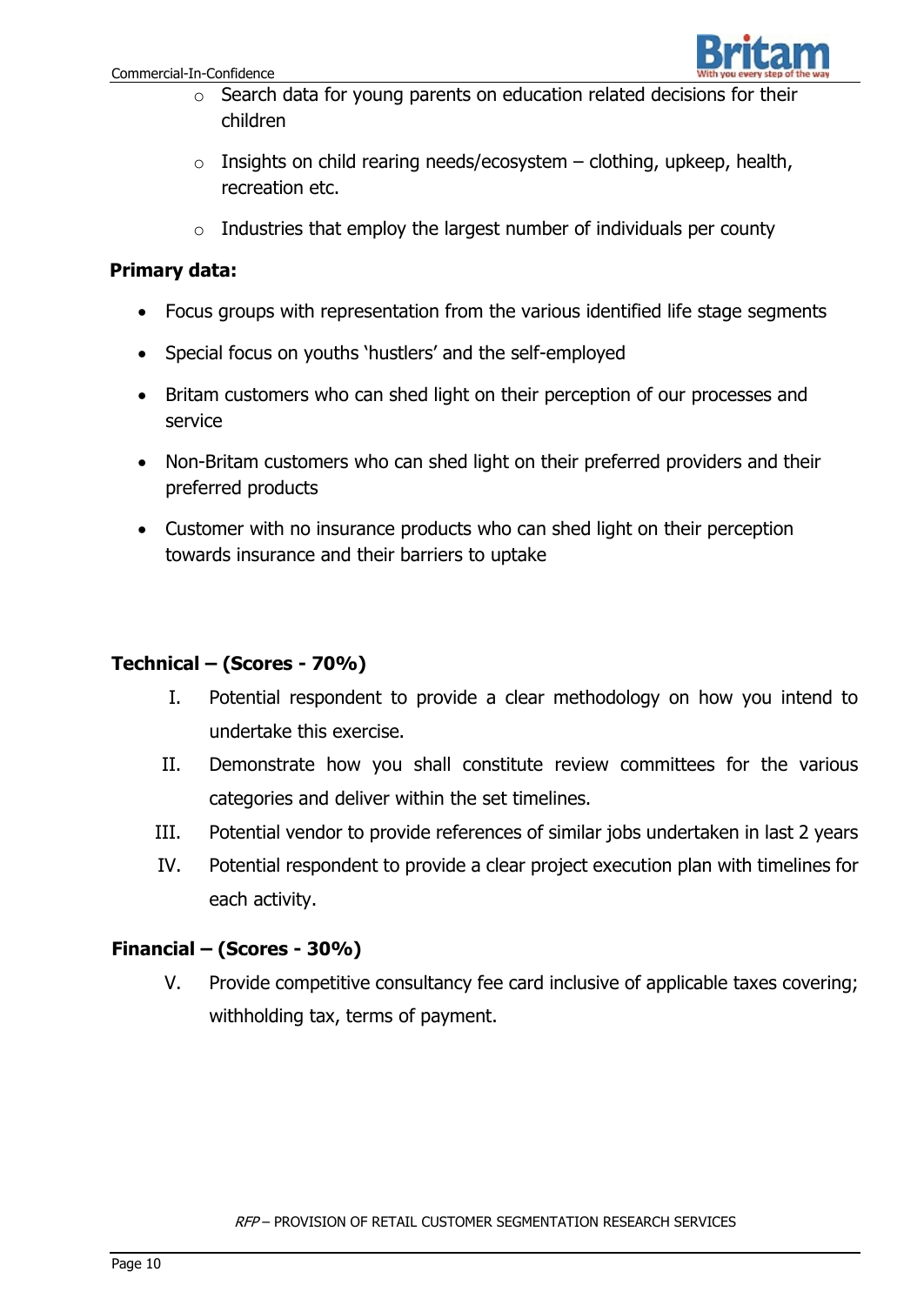## **4 FORMAT OF RESPONSE TO TENDER**



## **4.0 Information to be provided by bidders**

All bids should contain **ALL INFORMATION REQUESTED IN SECTIONS 4.1 TO** 

**4.5.** The information should be in the following order.

## **4.1 General Information about the firm**

Provide the following documentation in respect of your company.

- (i) Certificate of registration (or its equivalent) that is valid in accordance with any legally recognised jurisdiction
- (ii) Tax compliance certificate (or its equivalent) that is valid in accordance with any legally recognised jurisdiction
- (iii)Current County Trade license/Business permit
- (iv)Accreditation or a licence to perform similar services in by the Insurance Regulatory Authority.
- (v) Company Profile, with a clear organogram and area of speciality
- (vi)List of Directors (Name, ID Number/passport number, Nationality, Telephone and physical address
- (vii) Britam Non-Disclosure Agreement (document to be provided to accompany this RFP)
- (viii) Britam Supplier Code of Conduct (document to be provided to accompany this RFP)
- (ix)Britam Business Litigation and Probity; and Lead Time and Credit Period Declaration Form (document to be provided to accompany this RFP)

## **4.2 Organization of the firm**

- Depth of the firm's practice in serving global clients of the scale and scope of Britam.
- Briefly highlight the profiles and technical qualifications of the research staff to be involved. This could include the numbers of years of experience in a research role; level of research professional qualification with reputable research bodies; and any other relevant qualification. The firm must have at least two qualified Specialists from a reputable research body.
- Statement summarizing the benefit to Britam of engaging the firm.

## **4.3 Reference Sites**

Statement of capabilities and references in similar projects undertaken over the last three years including a brief description of the projects undertaken and reference letters. The firm needs to have conducted similar work with an insurance company, Financial Institution in Africa of the same or bigger, size and operation with Britam.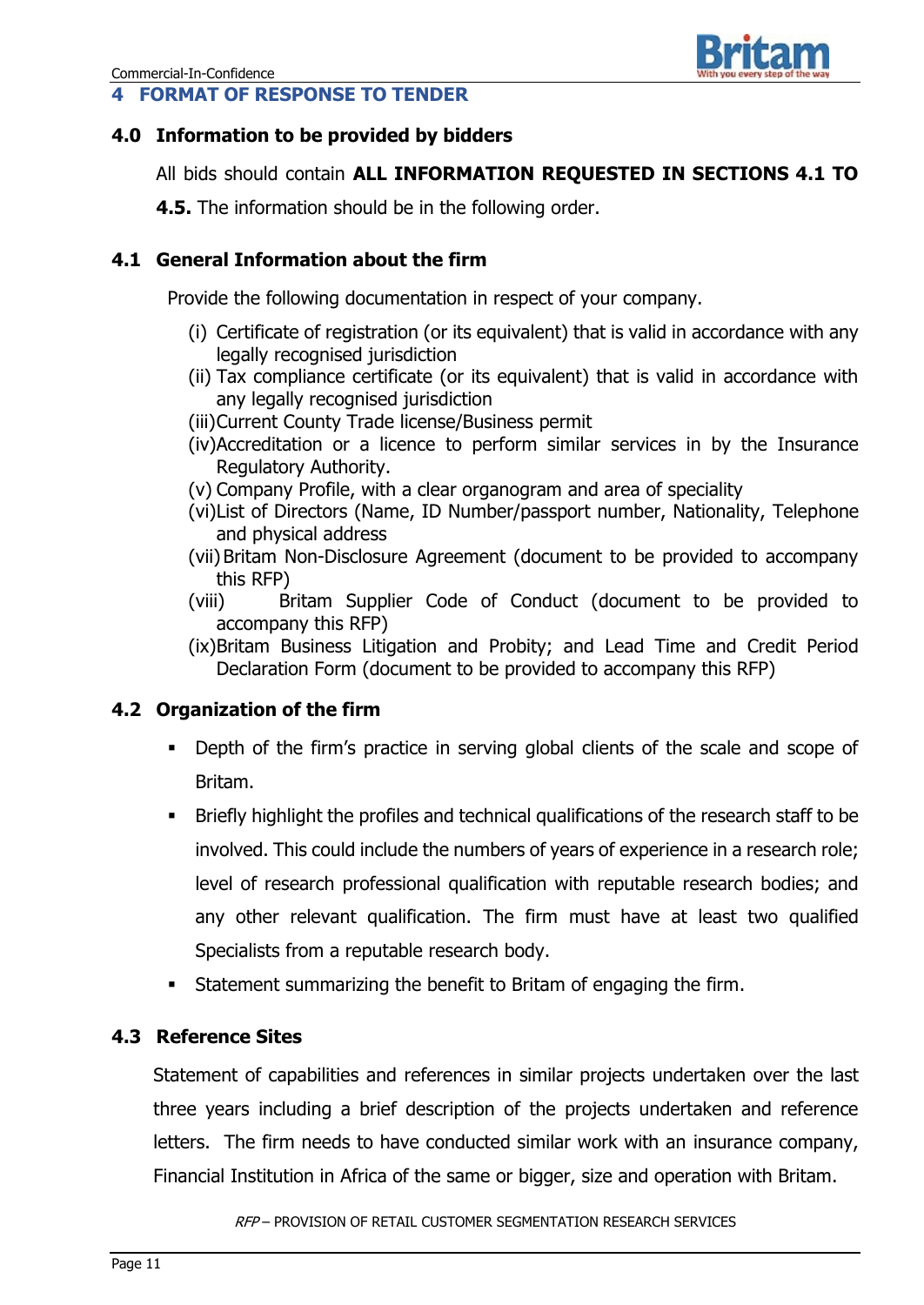

By responding to this Tender the service provider confirms that they have no objection to Britam obtaining independent references from their current customers in furtherance of this Tender.

## **4.4 Particulars of the Project Deliverables**

This section shall provide details including but not limited to your methodology and deliverables as outlined in paragraph 3.2.

## **Deliverables**

- Rate card for adhoc supplementary projects that will need to be carried out from time to time such as focus groups and customer dipsticks
- Data input for purposes of venturing into group retail products. We will require data and insights on the following specific organizations (how they make financial decisions, location & area of operation and respective contacts of their key decision makers):
	- o Data on SACCOs (as per the different categorization of SACCOs),
	- o Deposit taking micro-finance organizations,
	- o Self-help groups
	- $\circ$  Welfare groups
	- $\circ$  Car dealers (importers & car yard owners)
- Executive summary
- Full report that meets the objectives above and with pen portraits of the profiles
- Report should have both quantitative and qualitative data
- Go to Market strategy opportunities for Britam
- Face to face presentation to the Britam team
- In-house statistician or data scientist is a must have

## **4.5 Bid Preparation and Submission**

Bid documents should be put in plain sealed envelopes labelled as below and dropped in the tender box located on Britam Centre.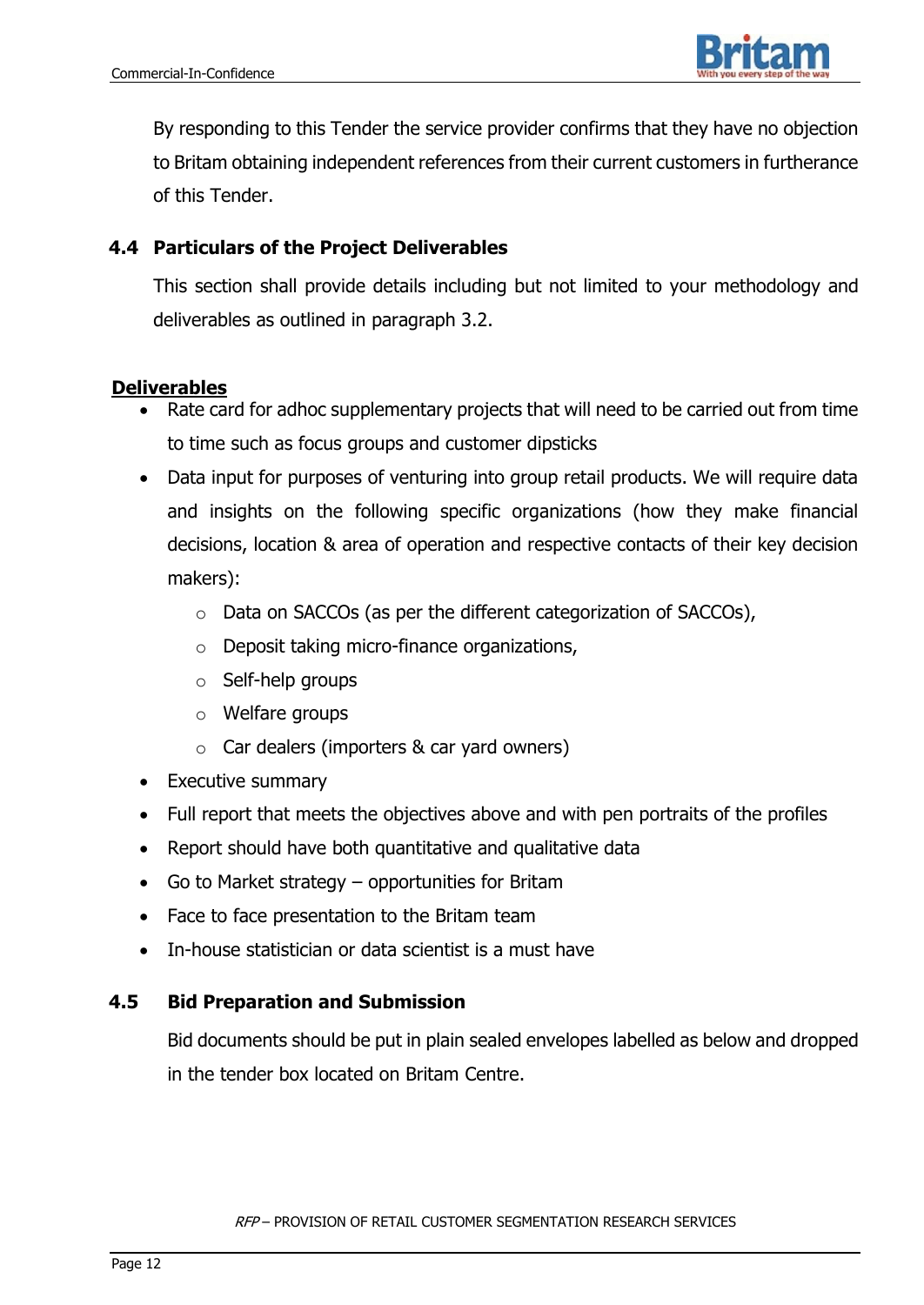**RFP FOR PROVISION OF RETAIL CUSTOMERS SEGMENTATION RESEARCH SERVICES – RFP-2021-12/0008**

Tenders may also be posted earlier than the deadline to:

The Head of Procurement Britam Centre Mara/Ragati Road Junction, Upperhill, P. O. BOX 30375-00100 – Nairobi, Kenya

And marked at the top "**DO NOT OPEN BEFORE DECEMBER 21, 2021, 12:00 PM (GMT +3)"**

Offers must be submitted in two separate documents, 1(one) technical- and 1 (one) commercial bids and must be submitted in separate files/envelopes, clearly identified as:

The file with the technical proposal should be identified as follows:

## **NAME OF THE COMPANY, TECHNICAL PROPOSAL FOR THE PROVISION OF RETAIL CUSTOMERS AND MARKERT SIZING RESEARCH**

The file with commercial proposal should be identified as follows:

## **NAME OF THE COMPANY, COMMERCIAL / FINANCIAL PROPOSAL**

A soft copy of the bid should also be submitted on flash disk together with the bid documents through the tender box. No soft copy submission of the bid shall be made through any electronic means prior to the bid opening. Any such electronic submission shall lead to disqualification of the bid.

## **5 GENERAL CONDITIONS OF CONTRACT**

#### **5.1. Introduction**

Specific terms of contract shall be discussed with the bidder whose proposal will be accepted by the Company. The resulting contract shall include but not be limited to the general terms of contract as stated below from 5.2 to 5.14.

## **5.2. Award of Contract**

Following the opening and evaluation of proposals, the Company will award the Contract to the successful bidder whose bid has been determined to be substantially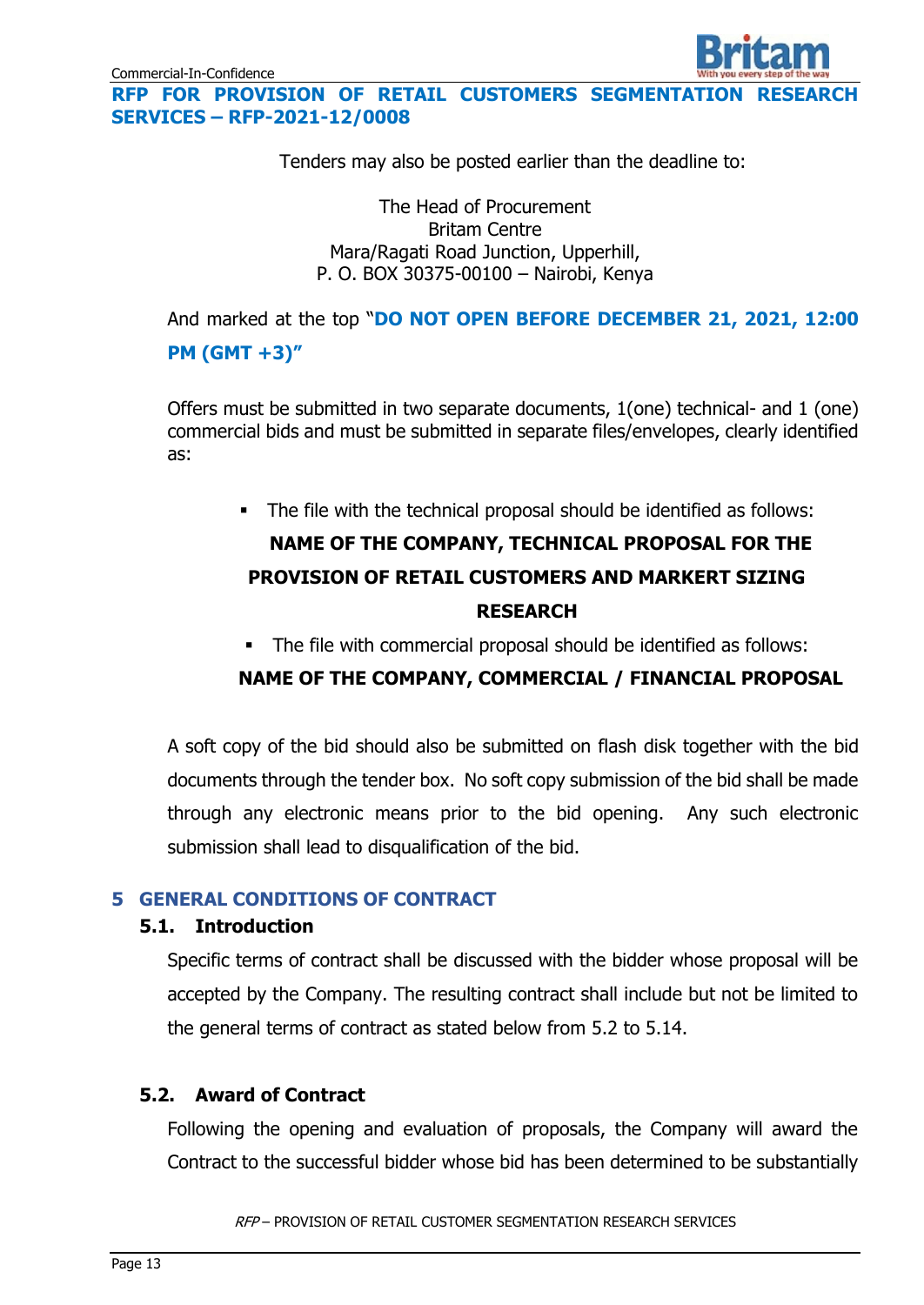

responsive and has been determined as the best evaluated bid. Britam will communicate to the selected bidder its intention to finalize the draft conditions engagement in consultation with the bidder

#### **5.3. Application of General Conditions of Contract**

These General Conditions (sections 5.2 to 5.14) shall apply to the extent that they are not superseded by provisions in other parts of the Contract that shall be signed.

#### **5.4. Bid Validity Period**

Bidders are requested to hold their proposals valid for ninety (90) days from the closing date for the submission.

#### **5.5. Non-variation of Costs**

The prices quoted for the service and subsequently agreed and into the contract shall be held fixed for the contract period.

#### **5.6. Delays in the Bidder's Performance**

- 5.6.1. Delivery and performance of the Transaction shall be made by the successful Bidder in accordance with the time schedule as per Agreement.
- 5.6.2. If at any time during the performance of the Contract, the Bidder should encounter conditions impeding timely delivery and performance of the Services, the Bidder shall promptly notify the Company in writing of the fact of the delay, its likely duration and its cause(s). As soon as practicable after receipt of the Bidder's notice, the Company shall evaluate the situation and may at its discretion extend the Bidder's time for performance, with or without liquidated damages, in which case the extension shall be ratified by the parties by amendment of the Contract.
- 5.6.3. Except in the case of "force majeure" as provided in Clause 5.14, a delay by the Bidder in the performance of its delivery obligations shall render the Bidder liable to the imposition of liquidated damages pursuant to Clause 5.8.

RFP – PROVISION OF RETAIL CUSTOMER SEGMENTATION RESEARCH SERVICES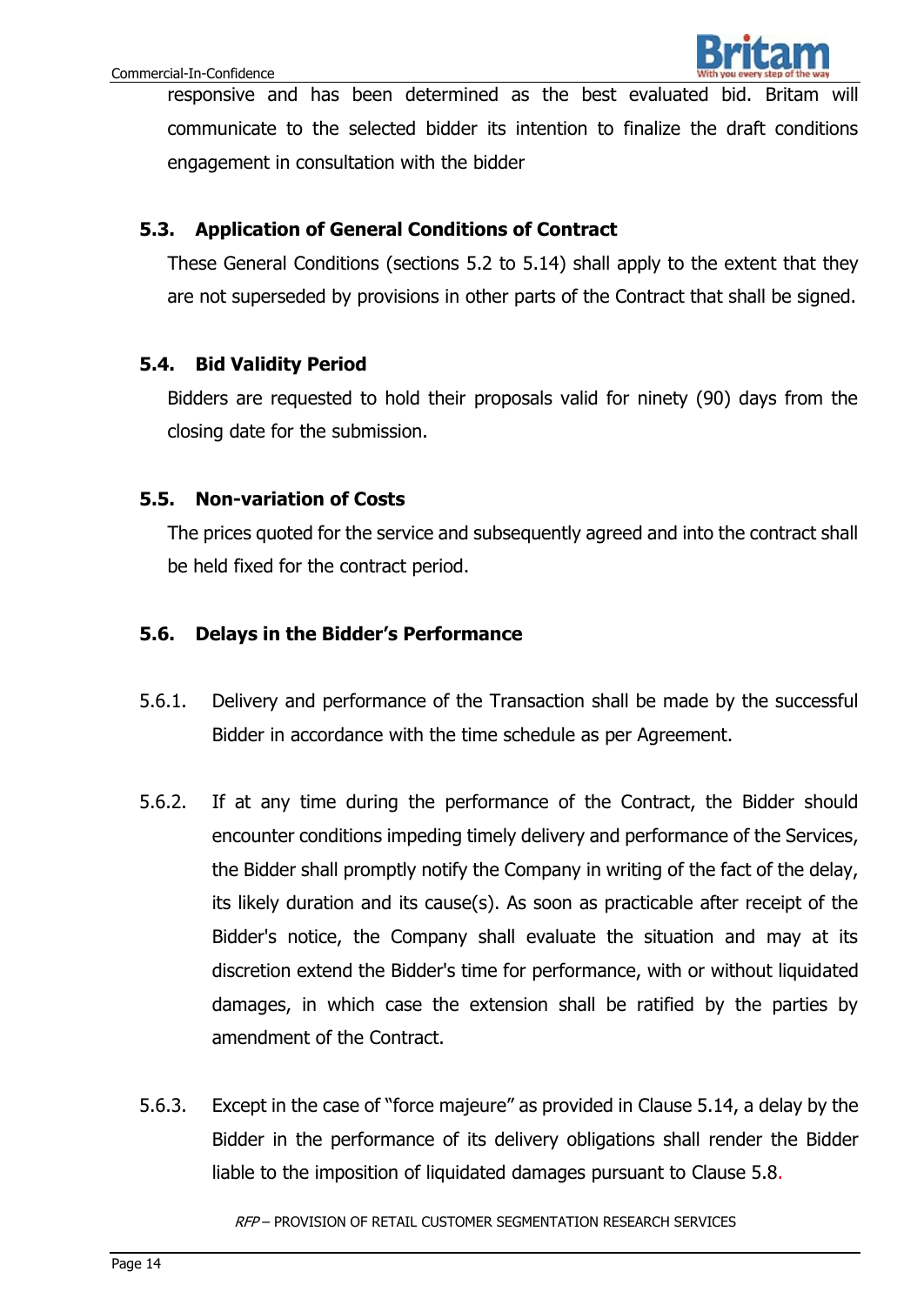

## **5.7. Liquidated damages for delay**

The contract resulting out of this RFP shall incorporate suitable provisions for the payment of liquidated damages by the bidders in case of delays in performance of contract.

## **5.8. Governing Language**

The Contract shall be written in the English Language. All correspondence and other documents pertaining to the Contract which are exchanged by the parties shall also be in English language.

## **5.9. Applicable Law**

This agreement arising out of this RFP shall be governed by and construed in accordance with the laws of Kenya and the parties submit to the exclusive jurisdiction of the Kenyan Courts.

#### **5.10. Successful Bidder's Obligations**

The successful bidder:

- 5.10.1. Is obliged to work closely with Britam staff, act within its own authority, and abide by directives issued by the Company that are consistent with the terms of the Contract.
- 5.10.2. Will abide by the job safety measures and will indemnify the Company from all demands or responsibilities arising from accidents or loss of life, the cause of which is the Bidder's negligence. The Bidder will pay all indemnities arising from such incidents and will not hold the Company responsible or obligated.
- 5.10.3. Will be responsible for managing the activities of its personnel, or subcontracted personnel, and will hold itself responsible for any misdemeanours.
- 5.10.4. Will not disclose the Company`s information it has access to, during the course of the work, to any other third parties without the prior written authorization of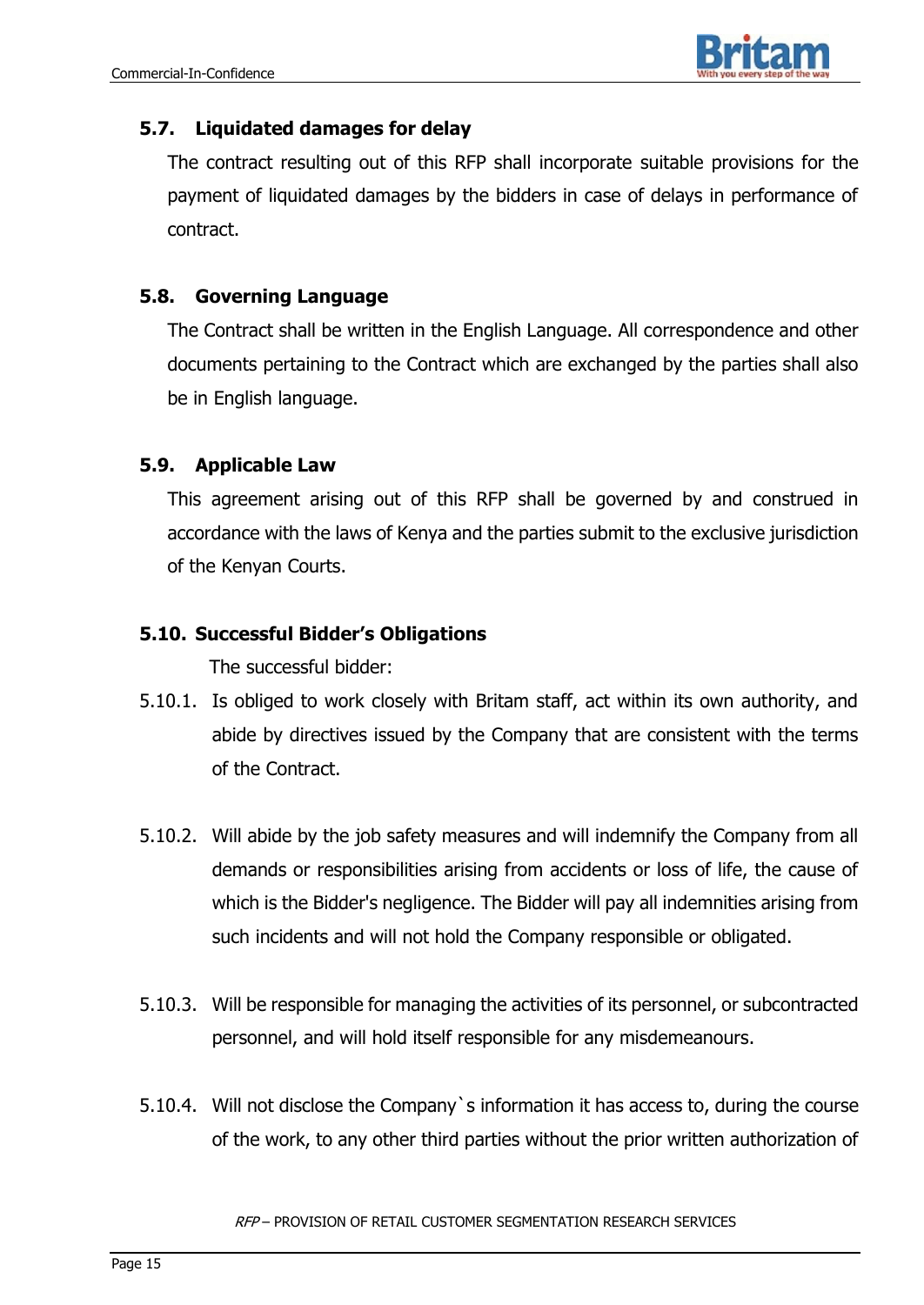

the Company. This clause shall survive the expiry or earlier termination of the contract

## **5.11. PAYMENT TERMS**

Britam will not make any payments in advance. Britam will issue an LPO for all services required and the LPO will be paid 30 days from receipt of invoices in arrears.

Britam will not accept partial deliveries and neither will it make partial payments.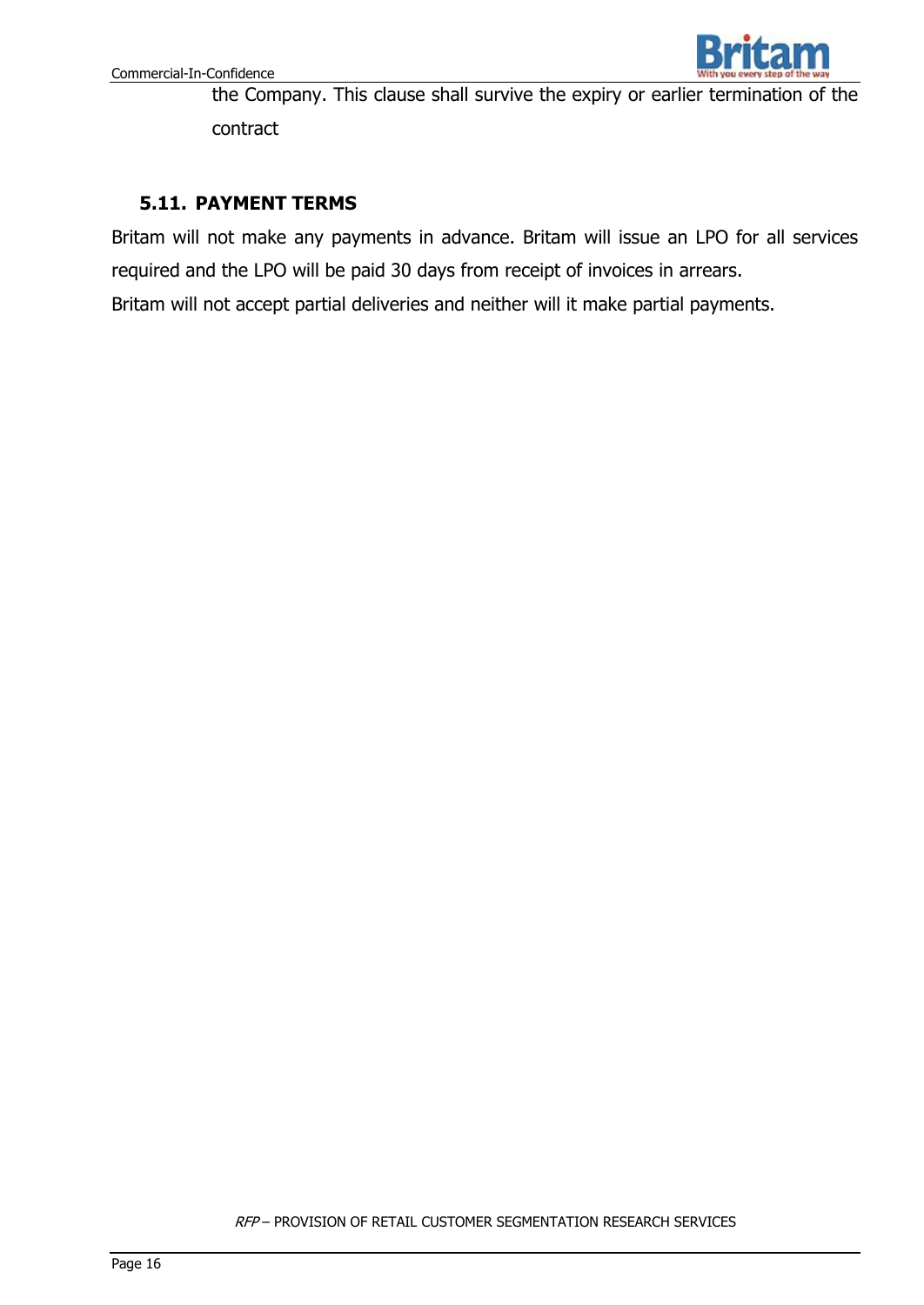## **6 BRITAM SUPPLIER CODE OF CONDUCT**

#### **6.1 GENERAL**

This Code is applicable to all Britam suppliers (hereinafter "Supplier" or "Suppliers") and their employees (be they temporary, casual or permanent) and sub-contractors throughout the world. Britam requires all Suppliers to conduct their business dealings with Britam in compliance with this Code and in compliance with all laws applicable to the Supplier's' business, wherever conducted. By entering into business transactions with Britam, the Supplier agrees to abide by the terms of this Code and acknowledge that compliance with this Code is required to maintain the Supplier's status as a Britam Supplier. Britam shall have the right to terminate any Supplier's contract for failure to comply with the provisions of this Code. Britam recognizes that local laws may in some instances be less restrictive than the provisions of this Code. In such instances Suppliers are expected to comply with the Code. If local laws are more restrictive than the Code, then Suppliers are expected to comply with applicable local laws.

## **6.2 PROVISIONS**

In particular, Suppliers must comply with the following:

## **6.2.1 Relations with competitors**

Suppliers will be required to comply with applicable antitrust or competition laws and will not engage in any restrictive trade practices. Suppliers will at all times act in a manner that will uphold and encourage healthy competition.

## **6.2.2 Bribes, Conflicts of Interest, Gifts and other Courtesies**

## 6.2.2.1 Bribes

Suppliers shall not make or offer bribes or payments of money or anything of value to any Britam employee or any other person including officials, employees, or representatives of any government or public or international organisation, or to any other third party for the purpose of obtaining or retaining business with Britam. For the avoidance of doubt Britam considers an act of bribery to include the giving of money or anything of value to anyone where there is belief that it will be passed on to a government official or Britam employee

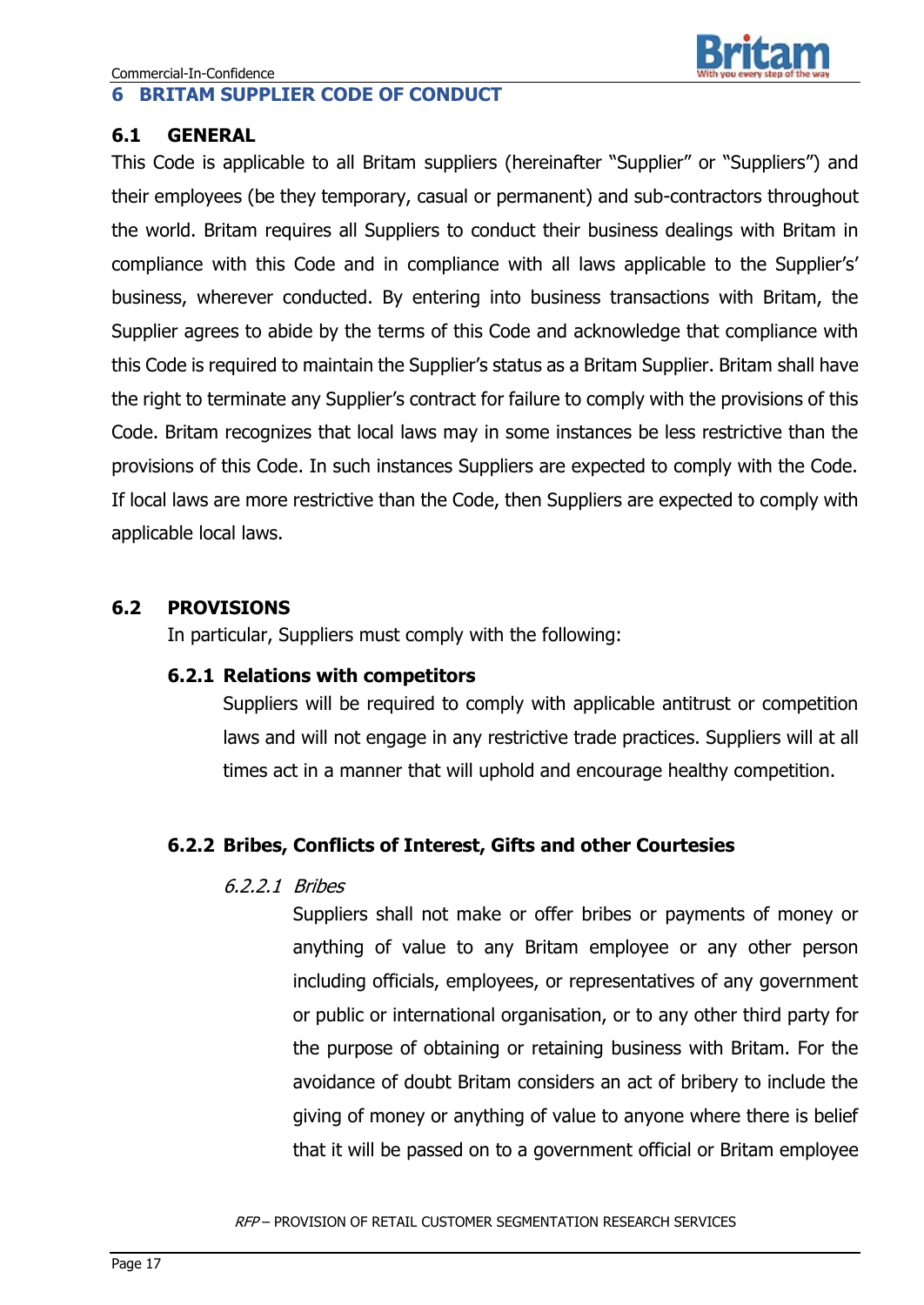

for this purpose. Suppliers are required to comply with all applicable local anti-bribery laws.

## 6.2.2.2 Gifts and other business courtesies

Suppliers shall ensure that any expenditure incurred in relation to any particular Britam employee or government official is in the ordinary and proper course of business and cannot reasonably be construed as a bribe or so as to secure unfair preferential treatment. A general guideline for evaluating whether a business courtesy is appropriate is whether public disclosure would be embarrassing to the Supplier or Britam.

Britam employees may accept unsolicited gifts from Suppliers provided:

- they are items of nominal value KShs 1500 or less, or
- they are advertising or promotional materials having wide distribution e.g. calendars, stationaries, diaries, etc; and
- Acceptance of the gift does not violate any applicable law.

## 6.2.2.3 Conflicts of Interest

No supplier shall enter into a financial or any other relationship with a Britam employee that creates a conflict of interest for Britam. A conflict of interest arises when the material personal interests of the Britam employee are inconsistent with the responsibilities of his/her position with the company. All such conflicts must be disclosed and approval to the transaction given.

## **6.2.3 Compliance and implementation**

#### 6.2.3.1 Licenses and Returns

The Supplier will be required to obtain and renew, in accordance with any law or regulations all permits, licenses and authorizations required for it to carry out its business. In addition, the Supplier will